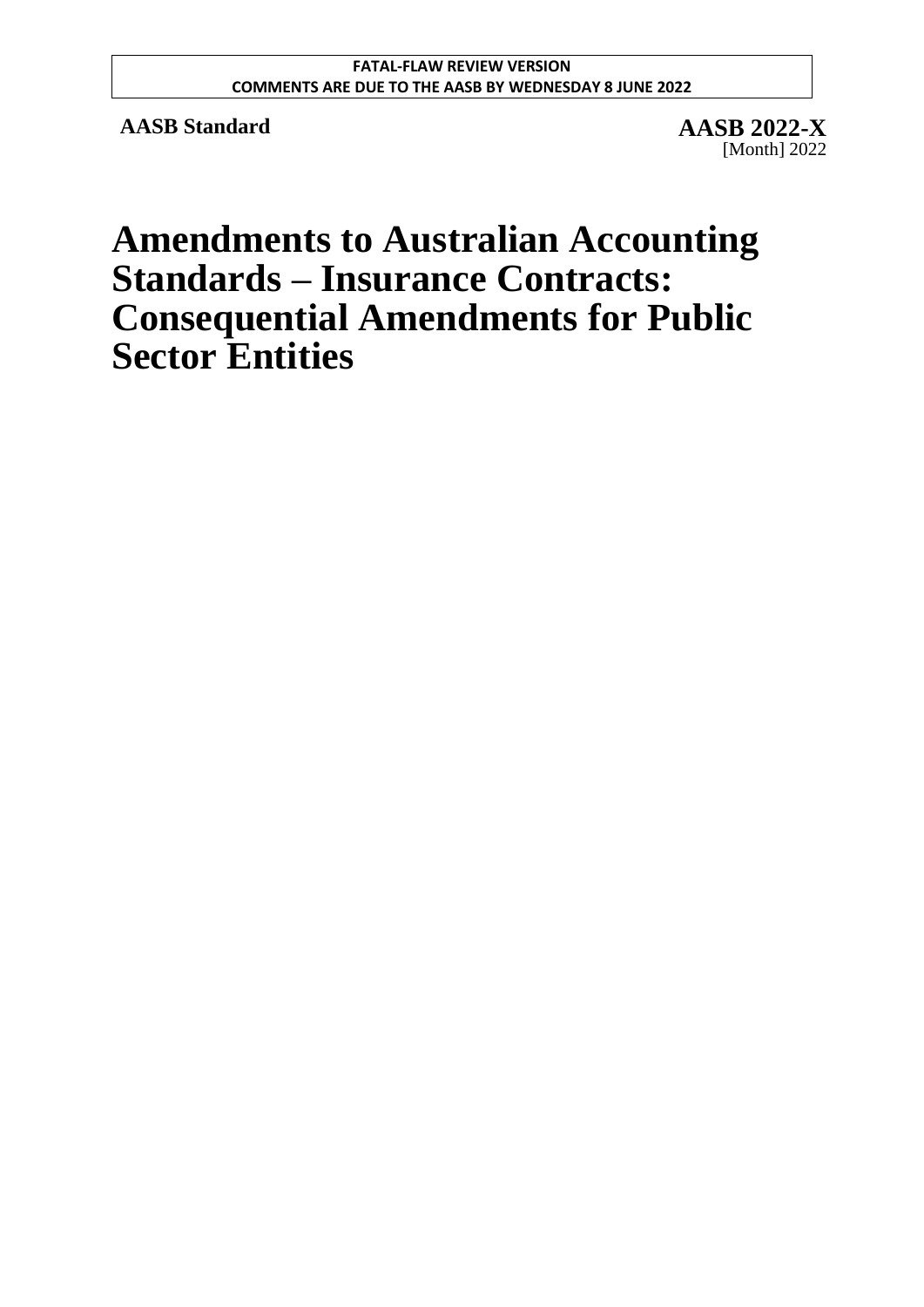# **Obtaining copies of Accounting Standards**

This Standard is available on the AASB website: www.aasb.gov.au.

Australian Accounting Standards Board PO Box 204 Collins Street West Victoria 8007 AUSTRALIA

Phone: (03) 9617 7600 E-mail: standard@aasb.gov.au Website: www.aasb.gov.au

### **Other enquiries**

| Phone:  | $(03)$ 9617 7600     |
|---------|----------------------|
| E-mail: | standard@aasb.gov.au |

#### COPYRIGHT

© Commonwealth of Australia 2022

This work is copyright. Apart from any use as permitted under the *Copyright Act 1968*, no part may be reproduced by any process without prior written permission. Requests and enquiries concerning reproduction and rights should be addressed to The National Director, Australian Accounting Standards Board, PO Box 204, Collins Street West, Victoria 8007.

ISSN 1036-4803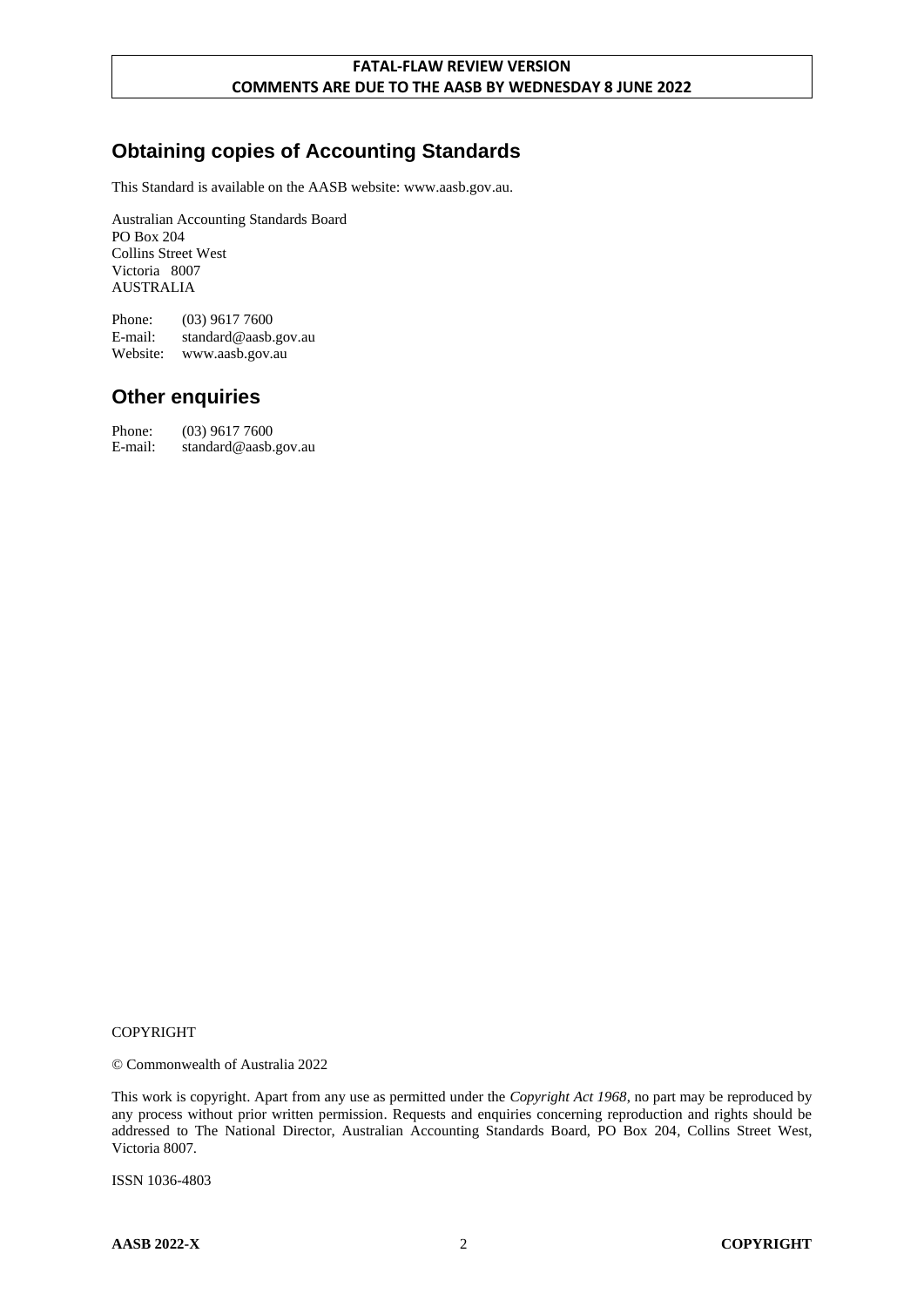### **Contents**

PREFACE

```
ACCOUNTING STANDARD
AASB 2022-X AMENDMENTS TO AUSTRALIAN ACCOUNTING STANDARDS – INSURANCE CONTRACTS:
CONSEQUENTIAL AMENDMENTS FOR PUBLIC SECTOR ENTITIES
```

|                                                   | from page |
|---------------------------------------------------|-----------|
| <b>OBJECTIVE</b>                                  | 5         |
| <b>APPLICATION</b>                                | 5         |
| <b>AMENDMENTS TO AASB 1</b>                       | 6         |
| <b>AMENDMENTS TO AASB 3</b>                       | 6         |
| <b>AMENDMENTS TO AASB 5</b>                       | 7         |
| <b>AMENDMENTS TO AASB 7</b>                       | 7         |
| <b>AMENDMENTS TO AASB 9</b>                       | 8         |
| <b>AMENDMENTS TO AASB 15</b>                      | 9         |
| <b>AMENDMENTS TO AASB 17</b>                      | 10        |
| <b>AMENDMENTS TO AASB 119</b>                     | 10        |
| <b>AMENDMENTS TO AASB 132</b>                     | 10        |
| <b>AMENDMENTS TO AASB 136</b>                     | 11        |
| <b>AMENDMENTS TO AASB 137</b>                     | 12        |
| <b>AMENDMENTS TO AASB 138</b>                     | 12        |
| <b>AMENDMENTS TO AASB 1057</b>                    | 12        |
| <b>AMENDMENTS TO AASB 1058</b>                    | 13        |
| <b>COMMENCEMENT OF THE LEGISLATIVE INSTRUMENT</b> | 14        |

[Draft] Australian Accounting Standard AASB 2022-X *Amendments to Australian Accounting Standards – Insurance Contracts: Consequential Amendments for Public Sector Entities* is set out on pages 5–14. All the paragraphs have equal authority.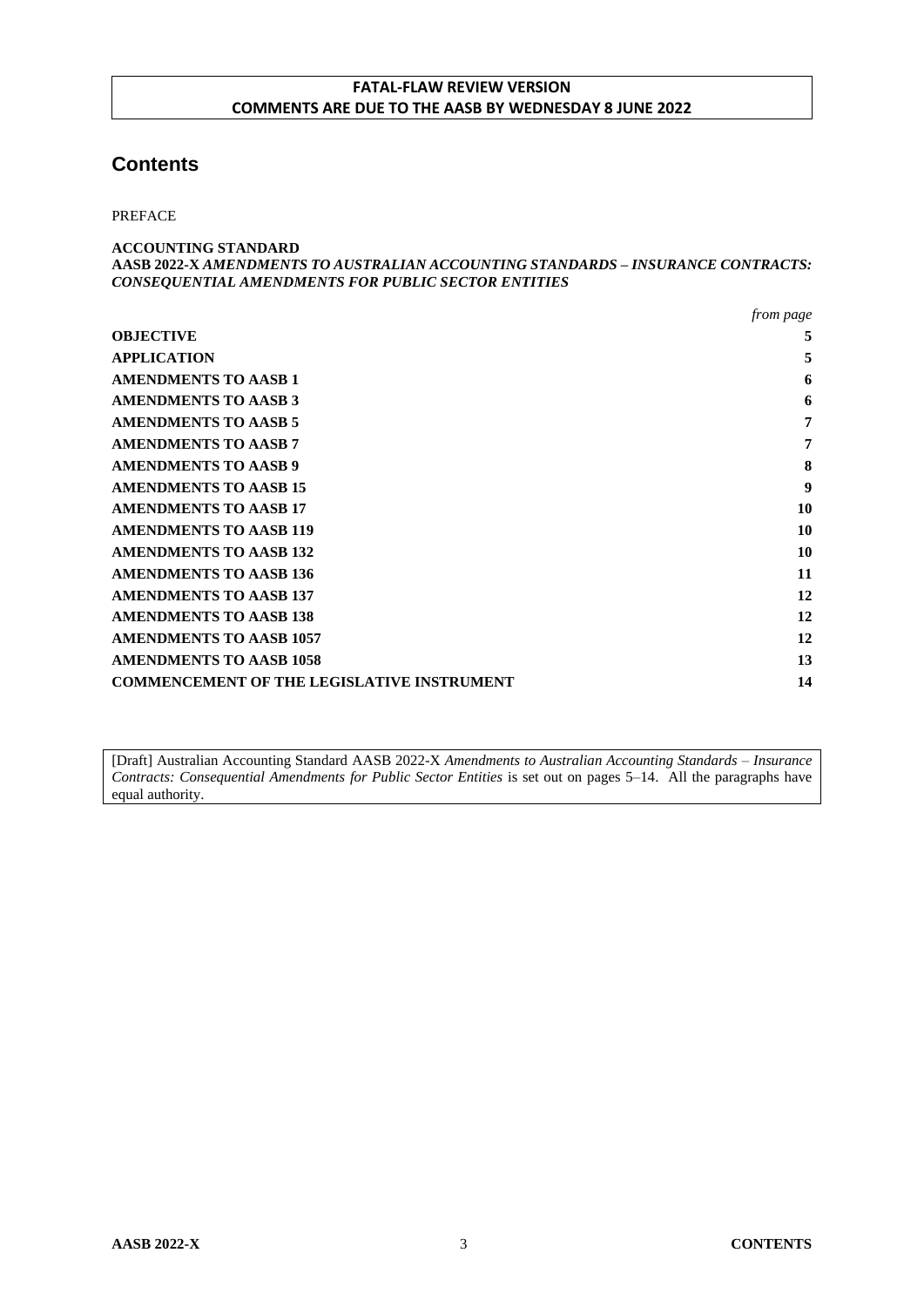## **Preface**

# **Standards amended by AASB 2022-X**

This Standard makes amendments to the Australian pronouncements listed on page 5 of the Standard.

# **Main features of this Standard**

# **Main requirements**

AASB 17 *Insurance Contracts* was issued in 2017 to supersede AASB 4 *Insurance Contracts*, AASB 1023 *General Insurance Contracts*, AASB 1038 *Life Insurance Contracts* and Interpretation 1047 *Professional Indemnity Claims Liabilities in Medical Defence Organisations* in respect of private sector entities and for-profit public sector entities. AASB 17 incorporates IFRS 17 *Insurance Contracts*, which applies to annual periods beginning on or after 1 January 2023. In respect of public sector entities, the AASB is proposing modifications to AASB 17 and to defer its application date to annual periods beginning on or after 1 July 2025.

This Standard makes amendments to the pronouncements listed on page 5 of the Standard so that public sector entities (both for-profit and not-for-profit) are permitted to continue to apply the following pronouncements to annual periods beginning on or after 1 January 2023 but before 1 July 2025:

- (a) AASB 4; and
- (b) AASB 1023.

This Standard also repeals AASB 1038 *Life Insurance Contracts* and supersedes Interpretation 1047 *Professional Indemnity Claims Liabilities in Medical Defence Organisations* effective for annual periods beginning on or after 1 January 2023 on the basis that AASB 17 applies to those periods in respect of private sector entities and the pronouncements are not relevant to public sector entities.

# **Application date**

This [draft] Standard applies to annual periods beginning on or after … [1 January 2023], with earlier application permitted.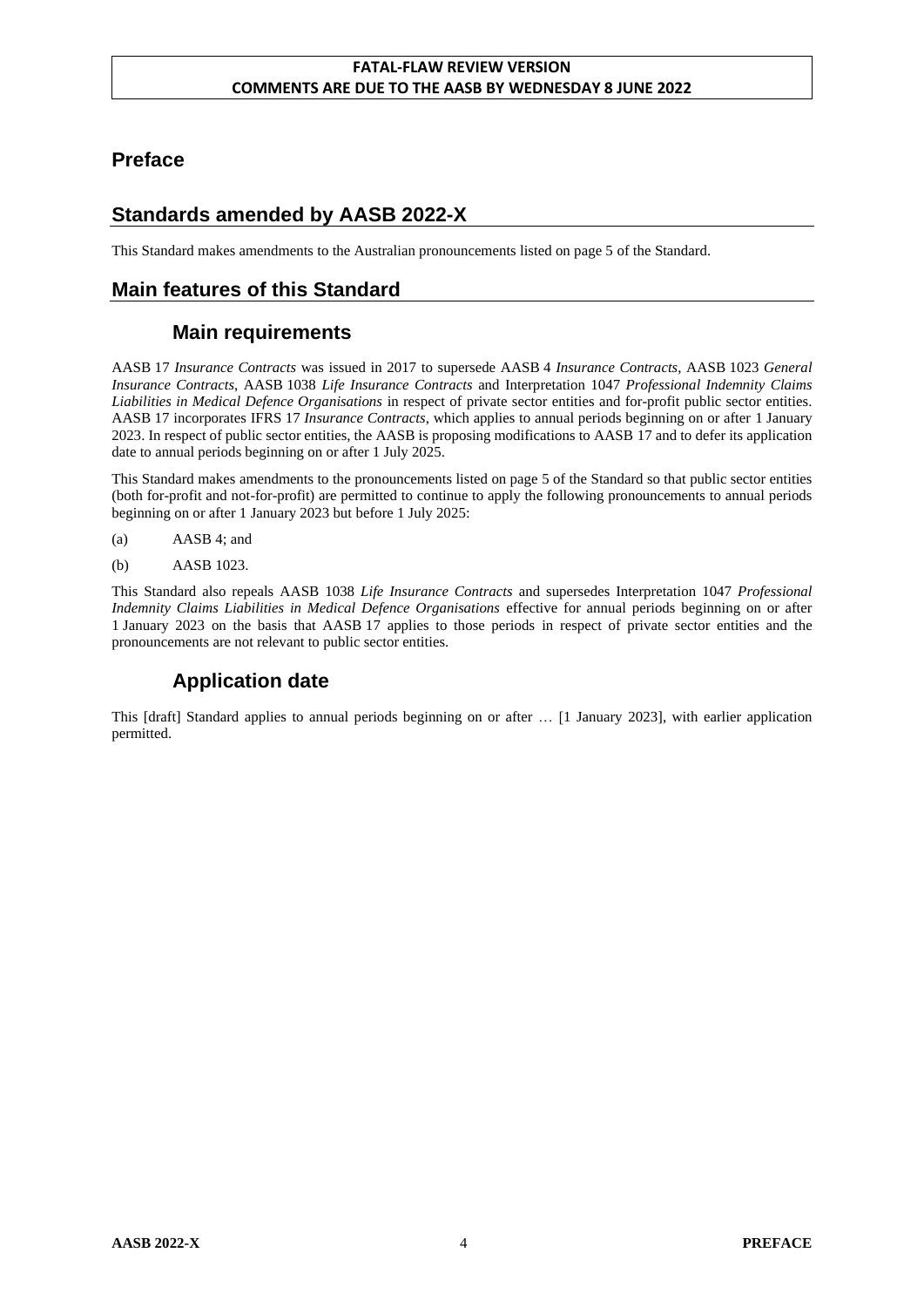# **[Draft] Accounting Standard AASB 2022-X**

The Australian Accounting Standards Board makes Accounting Standard AASB 2022-X *Amendments to Australian Accounting Standards – Insurance Contracts: Consequential Amendments for Public Sector Entities* under section 334 of the *Corporations Act 2001*.

Dated … [date] Chair – AASB Chair – AASB

Keith Kendall

### **[Draft] Accounting Standard AASB 2022-X** *Amendments to Australian Accounting Standards – Insurance Contracts: Consequential Amendments for Public Sector Entities*

### **Objective**

This Standard amends:

- (a) AASB 1 *First-time Adoption of Australian Accounting Standards* (July 2015);
- (b) AASB 3 *Business Combinations* (August 2015);
- (c) AASB 5 *Non-current Assets Held for Sale and Discontinued Operations* (August 2015);
- (d) AASB 7 *Financial Instruments: Disclosures* (August 2015);
- (e) AASB 9 *Financial Instruments* (December 2014);
- (f) AASB 15 *Revenue from Contracts with Customers* (December 2014);
- (g) AASB 17 *Insurance Contracts* (July 2017);
- (h) AASB 119 *Employee Benefits* (August 2015);
- (i) AASB 132 *Financial Instruments: Presentation* (August 2015);
- (j) AASB 136 *Impairment of Assets* (August 2015);
- (k) AASB 137 *Provisions, Contingent Liabilities and Contingent Assets* (August 2015);
- (l) AASB 138 *Intangible Assets* (August 2015);
- (m) AASB 1057 *Application of Australian Accounting Standards* (July 2015); and
- (n) AASB 1058 *Income of Not-for-Profit Entities* (December 2016);

to permit public sector entities to continue applying AASB 4 *Insurance Contracts* and AASB 1023 *General Insurance Contracts* to annual periods beginning on or after 1 January 2023 but before 1 July 2025.

The amendments to AASB 17 in this Standard are to repeal AASB 1038 *Life Insurance Contracts* (July 2004) and supersede Interpretation 1047 *Professional Indemnity Claims Liabilities in Medical Defence Organisations* (September 2004) effective for annual periods beginning on or after 1 January 2023.

# **Application**

The amendments set out in this Standard apply to entities and financial statements in accordance with the application of the other Standards set out in AASB 1057 *Application of Australian Accounting Standards*.

This Standard applies to annual periods beginning on or after … [1 January 2023], with earlier application permitted.

This Standard uses underlining, striking out and other typographical material to identify some of the amendments to a Standard, in order to make the amendments more understandable. However, the amendments made by this Standard do not include that underlining, striking out or other typographical material. Amended paragraphs are shown with deleted text struck through and new text underlined. New paragraphs are also underlined. Ellipses (…) are used to help provide the context within which amendments are made and also to indicate text that is not amended.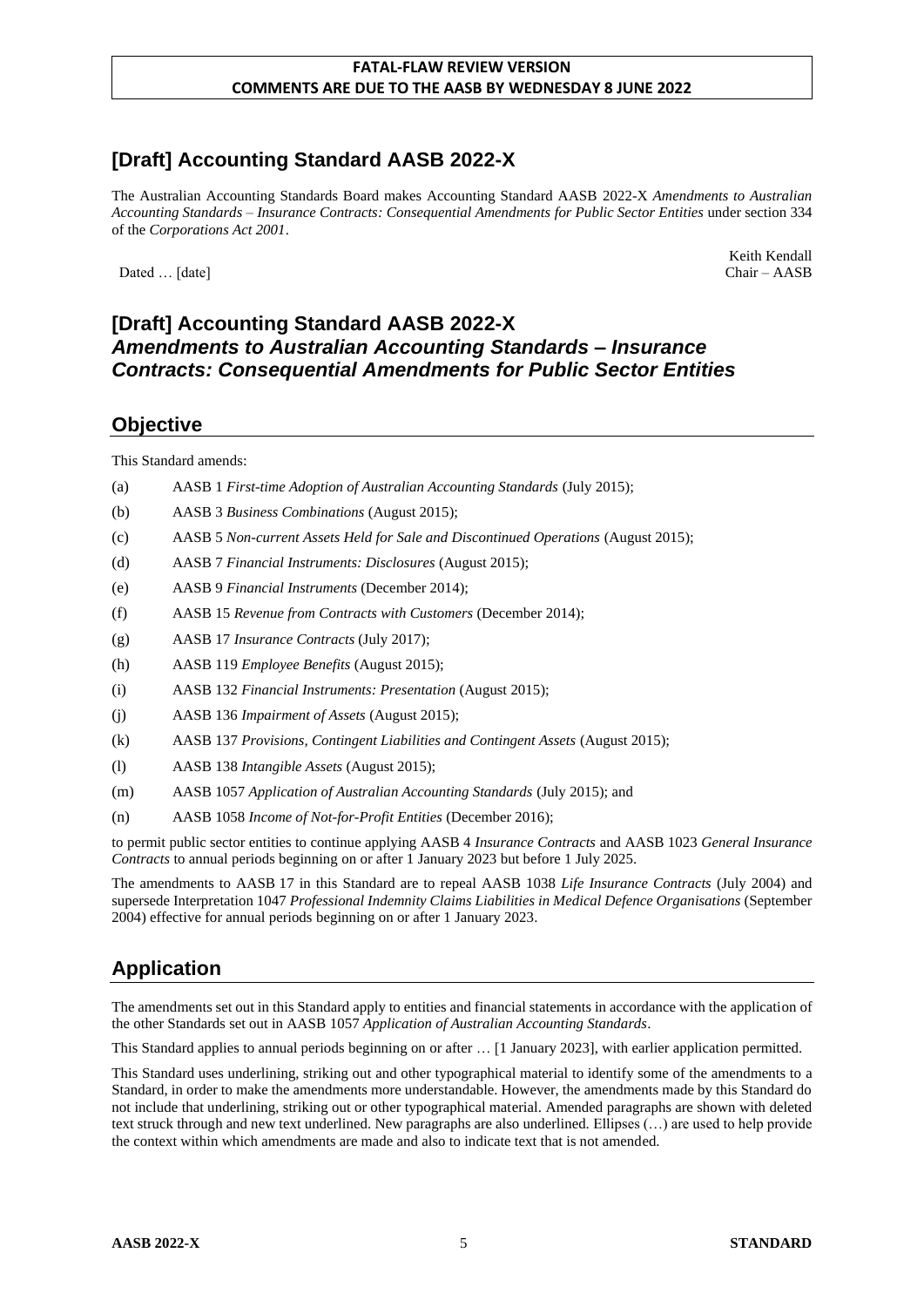### **Amendments to AASB 1** *First-time Adoption of Australian Accounting Standards* **(July 2015)**

In Appendix D, a heading and paragraph AusD4.1 are added. The deleted paragraph D4 is noted for reference.

#### **Insurance contracts**

D<sub>4</sub> [Deleted]

AusD4.1 Public sector entities that are first-time adopters may apply the transitional provisions in AASB 4 *Insurance Contracts* and AASB 1023 *General Insurance Contracts*. AASB 4 restricts changes in accounting policies for insurance contracts, including changes made by a first-time adopter.

# **Amendments to AASB 3** *Business Combinations* **(August 2015)**

Paragraph Aus17.1 is added. Paragraph 17 is not amended but is included for reference.

#### *Classifying or designating identifiable assets acquired and liabilities assumed in a business combination*

- …
- 17 This Standard provides an exception to the principle in paragraph 15:
	- (a) classification of a lease contract …
	- (b) [deleted]

The acquirer shall classify those contracts on the basis of the contractual terms and other factors at the inception of the contract (or, if the terms of the contract have been modified in a manner that would change its classification, at the date of that modification, which might be the acquisition date).

Aus17.1 Public sector entities applying AASB 4 *Insurance Contracts* shall apply an exception to the principle in paragraph 15 to the classification of a contract as an insurance contract. The acquirer shall classify those contracts as described in paragraph 17.

In Appendix B, paragraph AusB63.1 is added. Paragraph B63 is not amended but is included for reference.

### **Other Australian Accounting Standards that provide guidance on subsequent measurement and accounting (application of paragraph 54)**

B63 Examples of other Australian Accounting Standards that provide guidance on subsequently measuring and accounting for assets acquired and liabilities assumed or incurred in a business combination include:

- (a) …
- (b) [deleted]

 $(c)$  …

AusB63.1 Further to paragraph B63, for public sector entities, AASB 4 *Insurance Contracts* (when applicable) provides guidance on the subsequent accounting for insurance contracts acquired in a business combination.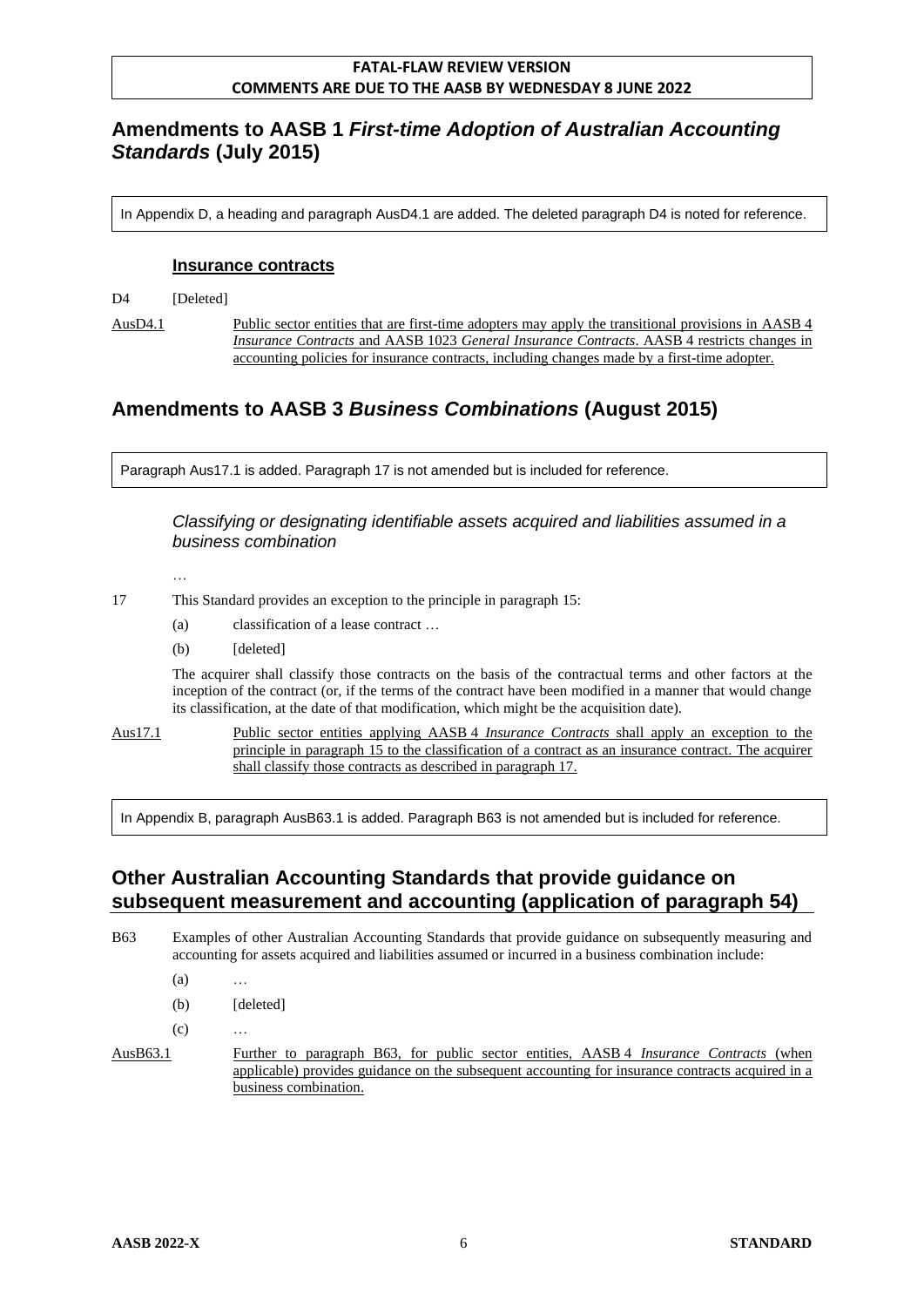## **Amendments to AASB 5** *Non-current Assets Held for Sale and Discontinued Operations* **(August 2015)**

Paragraph Aus5.1 is added. Paragraph 5 and footnote 3 are not amended but are included for reference.

### **Scope**

- 5 The measurement provisions of this Standard<sup>3</sup> do not apply to the following assets, which are covered by the Australian Accounting Standards listed, either as individual assets or as part of a disposal group:
	- $(a)$

…

…

(f) groups of contracts within the scope of AASB 17 *Insurance Contracts*.

Aus5.1 Further to paragraph 5, for public sector entities, the measurement provisions of this Standard<sup>3</sup> do not apply to contractual rights under insurance contracts as defined in AASB 4 *Insurance Contracts* (when applicable).

3 Other than paragraphs 18 and 19, which require the assets in question to be measured in accordance with other applicable Australian Accounting Standards.

### **Amendments to AASB 7** *Financial Instruments: Disclosures* **(August 2015)**

Paragraphs Aus3.1 and Aus29.1 are added. Paragraphs 3 and 29 are not amended but are included for reference.

- 3 This Standard shall be applied by all entities to all types of financial instruments, except:
	- $(a)$
	- (d) insurance contracts as defined in AASB 17 *Insurance Contracts* or investment contracts with discretionary participation features within the scope of AASB 17. However, this Standard applies to:
		- (i) derivatives that are embedded in contracts within the scope of AASB 17, if AASB 9 requires the entity to account for them separately.
		- (ii) investment components that are separated from contracts within the scope of AASB 17, if AASB 17 requires such separation, unless the separated investment component is an investment contract with discretionary participation features.
		- (iii) an issuer's rights and obligations arising under insurance contracts that meet the definition of *financial guarantee contracts* if the issuer applies AASB 9 in recognising and measuring the contracts. However, the issuer shall apply AASB 17 if the issuer elects, in accordance with paragraph 7(e) of AASB 17, to apply AASB 17 in recognising and measuring the contracts.
		- (iv) an entity's rights and obligations that are financial instruments arising under credit card contracts, or similar contracts that provide credit or payment arrangements, that an entity issues that meet the definition of an insurance contract if the entity applies AASB 9 to those rights and obligations in accordance with paragraph 7(h) of AASB 17 and paragraph 2.1(e)(iv) of AASB 9.
		- (v) an entity's rights and obligations that are financial instruments arising under insurance contracts that an entity issues that limit the compensation for insured events to the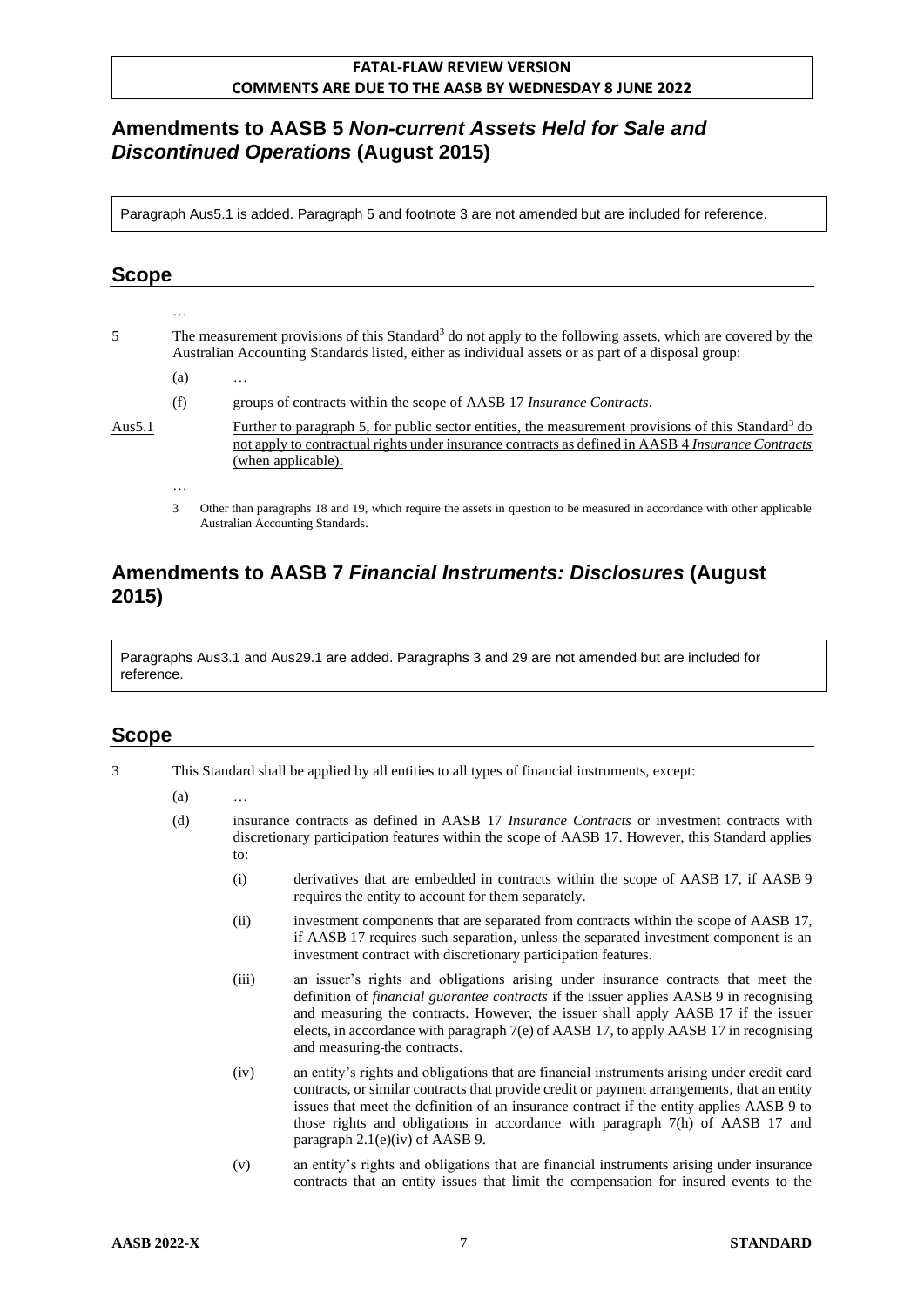amount otherwise required to settle the policyholder's obligation created by the contract, if the entity elects, in accordance with paragraph 8A of AASB 17, to apply AASB 9 instead of AASB 17 to such contracts.

(e) …

…

Aus3.1 Further to paragraph 3, public sector entities shall not apply this Standard to insurance contracts as defined in AASB 4 *Insurance Contracts* (when applicable). However, a public sector entity shall apply this Standard to financial guarantee contracts if the entity applies AASB 9 in recognising and measuring the contracts, in accordance with paragraph 4(d) of AASB 4.

# **Significance of financial instruments for financial position and performance**

… **Fair value** 29 Disclosures of fair value are not required: (a) when the carrying amount is a reasonable approximation of fair value, for example, for financial instruments such as short-term trade receivables and payables; or (b) [deleted] (c) [deleted] (d) for lease liabilities. Aus29.1 Further to paragraph 29, for public sector entities applying AASB 4, disclosures of fair value are not required for a contract containing a discretionary participation feature (as described in AASB 4) if the fair value of that feature cannot be measured reliably. However, an entity shall disclose information to help users of the financial statements make their own judgements about the extent of possible differences between the carrying amount of those contracts and their fair value, including: (a) the fact that fair value information has not been disclosed for these instruments because their fair value cannot be measured reliably; (b) a description of the financial instruments, their carrying amount, and an explanation of why fair value cannot be measured reliably; (c) information about the market for the instruments; (d) information about whether and how the entity intends to dispose of the financial instruments; and (e) if financial instruments whose fair value previously could not be reliably measured are derecognised, that fact, their carrying amount at the time of derecognition, and the amount of gain or loss recognised.

# **Amendments to AASB 9** *Financial Instruments* **(December 2014)**

Paragraphs Aus2.1.2, AusB2.1.1 and AusB2.4.1 are added. Paragraphs 2.1, B2.1 and B2.4 are not amended but are included for reference.

### **Chapter 2 Scope**

**2.1 This Standard shall be applied by all entities to all types of financial instruments except:**

**(a) …**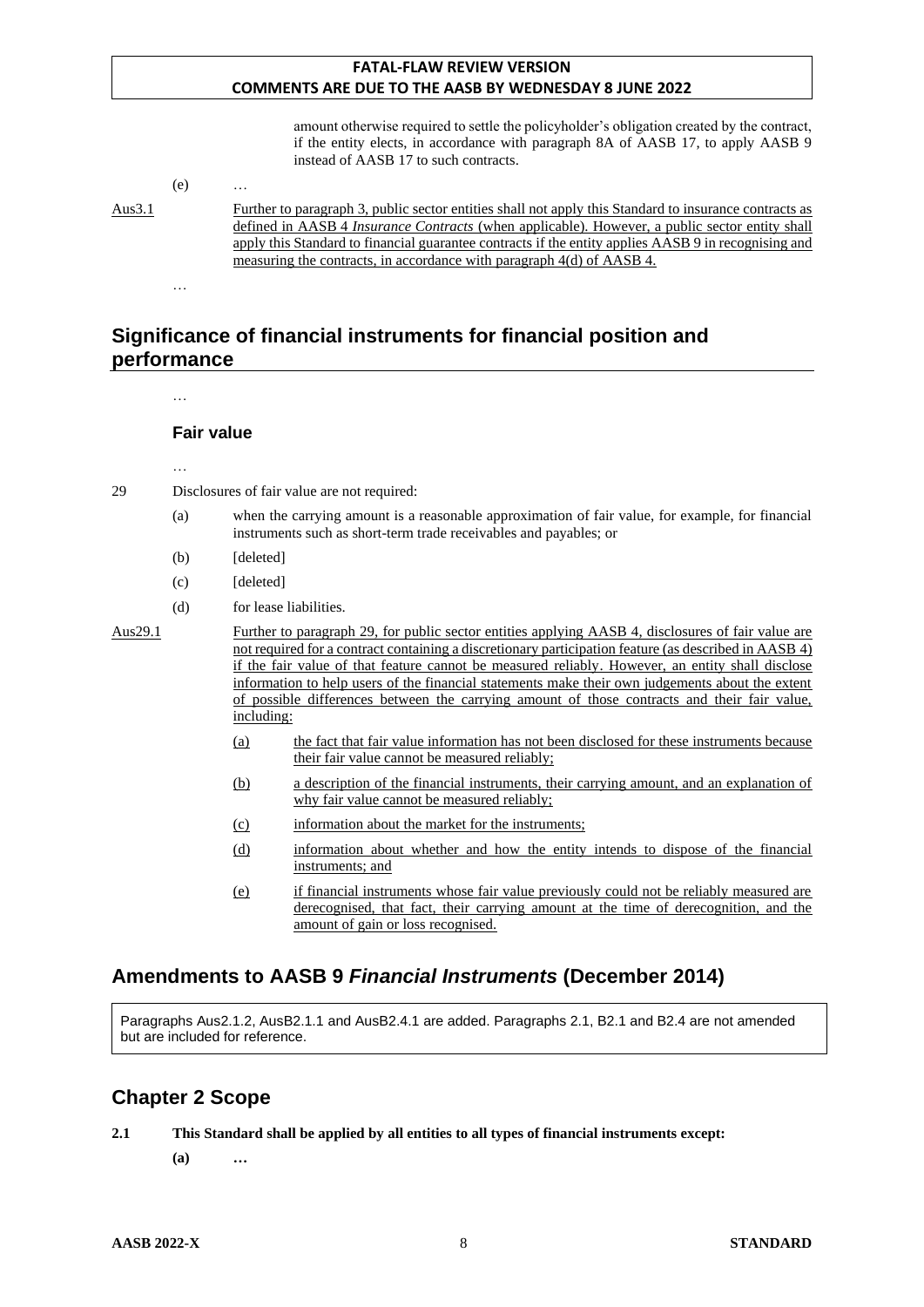**(e) rights and obligations arising under an insurance contract as defined in AASB 17** *Insurance Contracts***, or an investment contract with discretionary participation features within the scope of AASB 17. However, this Standard applies to: …**

**(f) …**

**Aus2.1.2 Notwithstanding paragraph 2.1, public sector entities need not apply this Standard to rights and obligations arising under (i) an insurance contract as defined in AASB 4** *Insurance Contracts* **(when applicable), other than an issuer's rights and obligations arising under an insurance contract that meets the definition of a financial guarantee contract, or (ii) a contract that is within the scope of AASB 4 because it contains a discretionary participation feature. However, this Standard applies to a derivative that is embedded in a contract within the scope of AASB 4 if the derivative is not itself a contract within the scope of AASB 4. Moreover, if an issuer of financial guarantee contracts has previously asserted explicitly that it regards such contracts as insurance contracts and has used accounting that is applicable to insurance contracts, the issuer may elect to apply either this Standard or AASB 1023** *General Insurance Contracts* **to such financial guarantee contracts (see paragraphs B2.5–B2.6). The issuer may make that election contract by contract, but the election for each contract is irrevocable.**

# **Scope (Chapter 2)**

- B2.1 Some contracts require a payment based on climatic, geological or other physical variables. (Those based on climatic variables are sometimes referred to as 'weather derivatives'.) If those contracts are not within the scope of AASB 17 *Insurance Contracts*, they are within the scope of this Standard.
- AusB2.1.1 Notwithstanding paragraph B2.1, for public sector entities applying AASB 4 *Insurance Contracts*, contracts that require a payment based on climatic, geological or other physical variables and are not within the scope of AASB 4 or AASB 1023 *General Insurance Contracts* are within the scope of this Standard.

…

- B2.4 This Standard applies to the financial assets and financial liabilities of insurers, other than rights and obligations that paragraph 2.1(e) excludes because they arise under contracts within the scope of AASB 17.
- AusB2.4.1 Notwithstanding paragraph B2.4, for public sector entities applying AASB 4, this Standard applies to the financial assets and financial liabilities of a public sector insurer, other than rights and obligations that paragraph Aus2.1.2 excludes because they arise under contracts within the scope of AASB 4.

# **Amendments to AASB 15** *Revenue from Contracts with Customers* **(December 2014)**

Paragraph Aus5.3 is added. Paragraph 5 is not amended but is included for reference.

| 5      | An entity shall apply this Standard to all contracts with customers, except the following: |                                                                                                                                                                                                                                                                              |
|--------|--------------------------------------------------------------------------------------------|------------------------------------------------------------------------------------------------------------------------------------------------------------------------------------------------------------------------------------------------------------------------------|
|        | (a)                                                                                        | $\cdots$                                                                                                                                                                                                                                                                     |
|        | (b)                                                                                        | contracts within the scope of AASB 17 <i>Insurance Contracts</i> . However, an entity may choose to<br>apply this Standard to insurance contracts that have as their primary purpose the provision of<br>services for a fixed fee in accordance with paragraph 8 of AASB 17; |
|        | (c)                                                                                        | $\cdots$                                                                                                                                                                                                                                                                     |
| Aus5.3 |                                                                                            | Further to paragraph 5, public sector entities shall not apply this Standard to insurance contracts<br>within the scope of AASB 4 <i>Insurance Contracts</i> (when applicable).                                                                                              |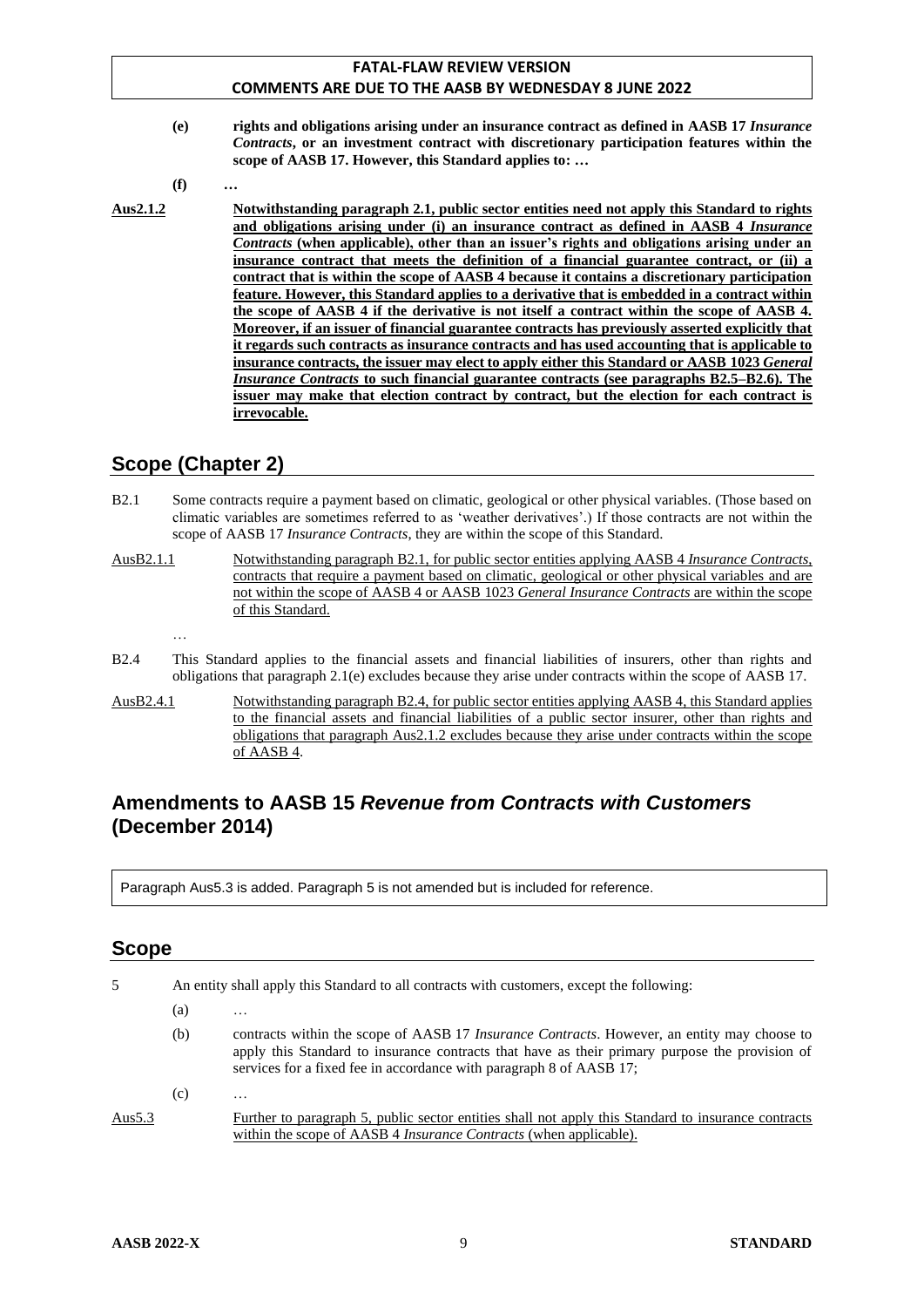# **Amendments to AASB 17** *Insurance Contracts* **(July 2017)**

In Appendix C, a heading and paragraphs AusC34.1 and AusC34.2 are added.

# **Withdrawal of AASB pronouncements**

| AusC34.1 | This Standard repeals AASB 1038 Life Insurance Contracts issued in July 2004. Despite the repeal,                                                                                                 |
|----------|---------------------------------------------------------------------------------------------------------------------------------------------------------------------------------------------------|
|          | after the time this Standard starts to apply under section 334 of the Corporations Act (either                                                                                                    |
|          | generally or in relation to an individual entity), the repealed Standard continues to apply in relation                                                                                           |
|          | to any period ending before that time as if the repeal had not occurred.                                                                                                                          |
|          | [Note: When this Standard applies under section 334 of the Corporations Act (either generally or<br>in relation to an individual entity), it supersedes the application of the repealed Standard. |
| AusC34.2 | When applied or operative, this Standard supersedes Interpretation 1047 Professional Indemnity<br>Claims Liabilities in Medical Defence Organisations.                                            |

# **Amendments to AASB 119** *Employee Benefits* **(August 2015)**

Footnote Aus1 is added to the definition of 'qualifying insurance policy' in paragraph 8, following footnote 1.

### **Definitions**

**…**

- **8 The following terms are used in this Standard with the meanings specified:**
	- **A** *qualifying insurance policy* **is an insurance policy1, Aus1 issued by an insurer that is not a related party …**
	- Aus1 For public sector entities, a qualifying insurance policy is not necessarily an insurance contract, as defined in AASB 4 *Insurance Contracts* (when applicable).

# **Amendments to AASB 132** *Financial Instruments: Presentation* **(August 2015)**

Paragraphs Aus4.1, Aus4.2 and AusAG8.1 are added. Paragraphs 4 and AG8 are not amended but are included for reference.

- **4 This Standard shall be applied by all entities to all types of financial instruments except:**
	- **(a) ...**
	- **(d) insurance contracts as defined in AASB 17** *Insurance Contracts* **or investment contracts with discretionary participation features within the scope of AASB 17. However, this Standard applies to: …**
	- **(e)** [deleted]
	- **(f) …**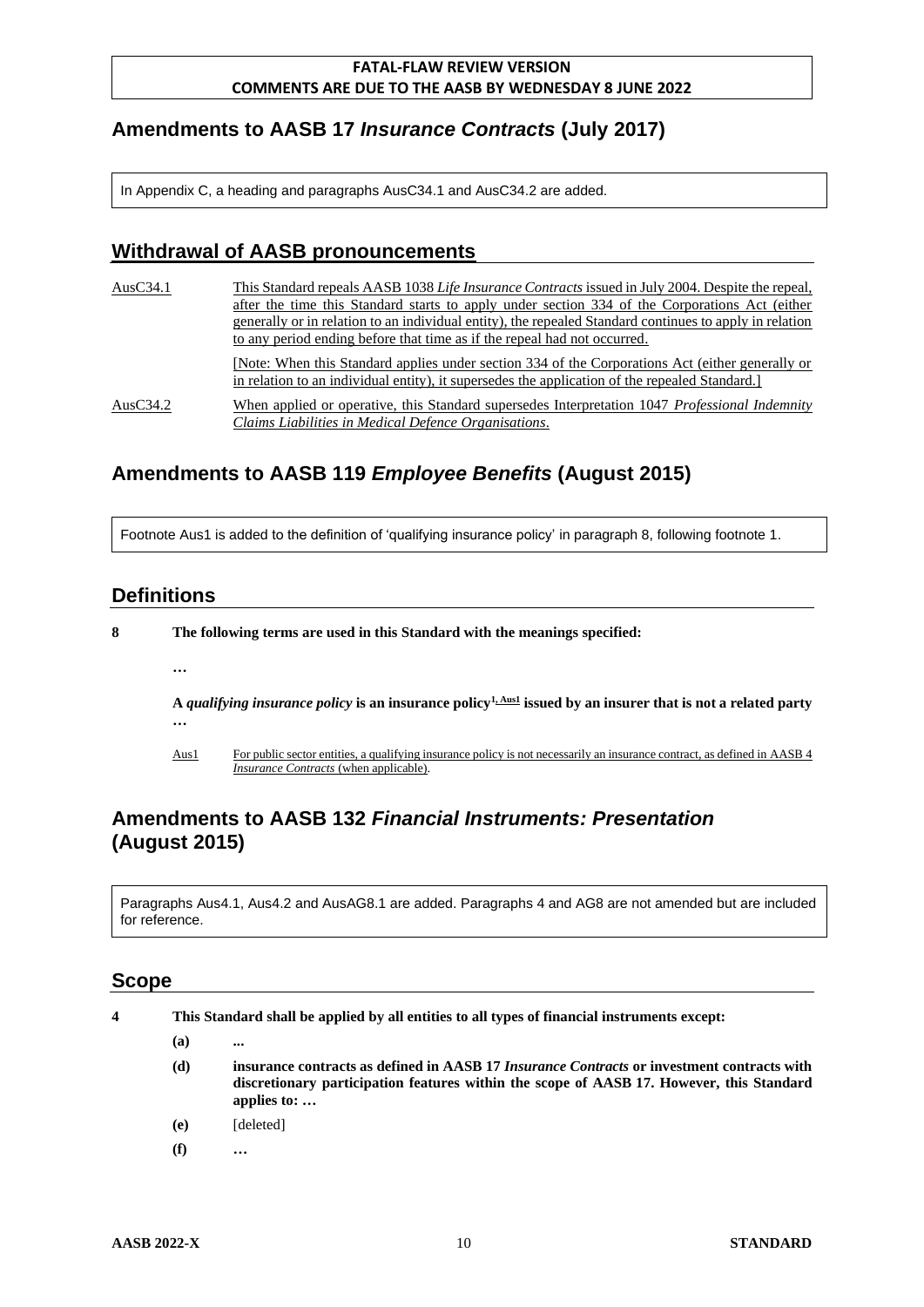|          | <b>FATAL-FLAW REVIEW VERSION</b>                                                                                                                                                                                                                                                                                                                                                                                                                                                                                                                                                                      |
|----------|-------------------------------------------------------------------------------------------------------------------------------------------------------------------------------------------------------------------------------------------------------------------------------------------------------------------------------------------------------------------------------------------------------------------------------------------------------------------------------------------------------------------------------------------------------------------------------------------------------|
|          | <b>COMMENTS ARE DUE TO THE AASB BY WEDNESDAY 8 JUNE 2022</b>                                                                                                                                                                                                                                                                                                                                                                                                                                                                                                                                          |
| Aus4.1   | Further to paragraph 4, public sector entities apply AASB 4 <i>Insurance Contracts</i> (when<br>applicable) to insurance contracts as defined in AASB 4. However, this Standard applies to:                                                                                                                                                                                                                                                                                                                                                                                                           |
|          | derivatives that are embedded in insurance contracts within the scope of AASB 4,<br>(a)<br>if AASB 9 requires the entity to account for them separately; and                                                                                                                                                                                                                                                                                                                                                                                                                                          |
|          | financial guarantee contracts if an issuer applies AASB 9 in recognising and<br><u>(b)</u><br>measuring the contracts, but AASB 4 shall apply if an issuer elects, in accordance<br>with paragraph $4(d)$ of AASB 4, to apply AASB 4 in recognising and measuring<br>them.                                                                                                                                                                                                                                                                                                                            |
| Aus4.2   | Public sector entities apply AASB 4 (when applicable) to financial instruments that are within<br>the scope of AASB 4 because they contain a discretionary participation feature. The issuer of<br>these instruments is exempt from applying to these features paragraphs 15–32 and AG25–<br>AG35 of this Standard regarding the distinction between financial liabilities and equity<br>instruments. However, these instruments are subject to all other requirements of this<br>Standard. Furthermore, this Standard applies to derivatives that are embedded in these<br>instruments (see AASB 9). |
| $\cdots$ |                                                                                                                                                                                                                                                                                                                                                                                                                                                                                                                                                                                                       |

#### **Financial assets and financial liabilities**

…

AG8 The ability to exercise a contractual right or the requirement to satisfy a contractual obligation may be absolute, or it may be contingent on the occurrence of a future event. For example, a financial guarantee is a contractual right of the lender to receive cash from the guarantor, and a corresponding contractual obligation of the guarantor to pay the lender, if the borrower defaults. The contractual right and obligation exist because of a past transaction or event (assumption of the guarantee), even though the lender's ability to exercise its right and the requirement for the guarantor to perform under its obligation are both contingent on a future act of default by the borrower. A contingent right and obligation meet the definition of a financial asset and a financial liability, even though such assets and liabilities are not always recognised in the financial statements. Some of these contingent rights and obligations may be contracts within the scope of AASB 17.

AusAG8.1 For public sector entities, some of the contingent rights and obligations addressed in paragraph AG8 may be insurance contracts within the scope of AASB 4 (when applicable).

# **Amendments to AASB 136** *Impairment of Assets* **(August 2015)**

Paragraph Aus2.1 is added. Paragraph 2 is not amended but is included for reference.

| 2      | This Standard shall be applied in accounting for the impairment of all assets, other than: |                                                                                                                                                                                                                                                                        |
|--------|--------------------------------------------------------------------------------------------|------------------------------------------------------------------------------------------------------------------------------------------------------------------------------------------------------------------------------------------------------------------------|
|        | (a)                                                                                        |                                                                                                                                                                                                                                                                        |
|        | (h)                                                                                        | contracts within the scope of AASB 17 <i>Insurance Contracts</i> that are assets and any assets for<br>insurance acquisition cash flows as defined in AASB 17; and                                                                                                     |
|        | (i)                                                                                        | $\ddotsc$                                                                                                                                                                                                                                                              |
| Aus2.1 |                                                                                            | Further to paragraph 2, public sector entities shall apply AASB 4 Insurance Contracts (when<br>applicable) to deferred acquisition costs, and intangible assets, arising from an insurer's<br>contractual rights under insurance contracts within the scope of AASB 4. |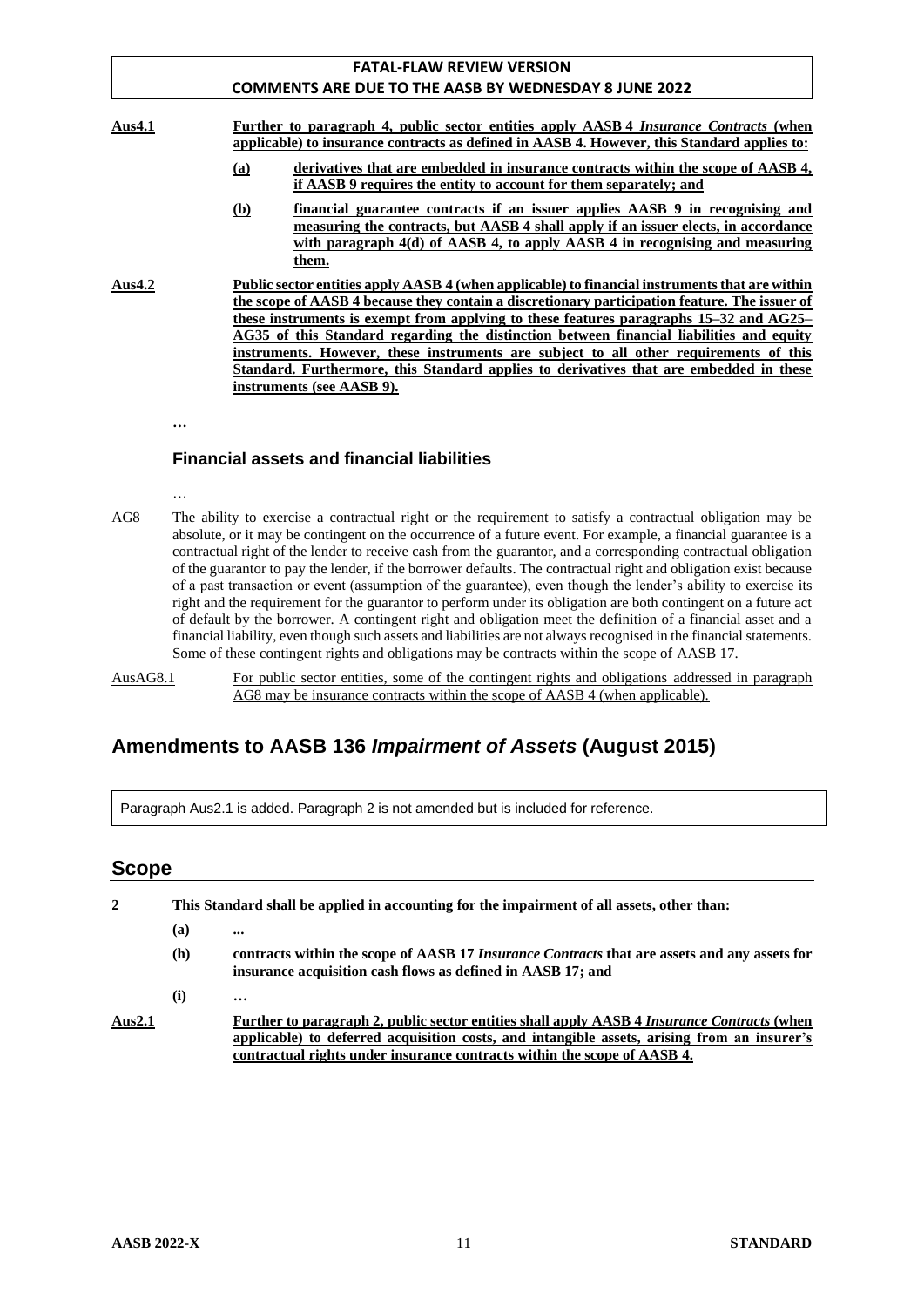# **Amendments to AASB 137** *Provisions, Contingent Liabilities and Contingent Assets* **(August 2015)**

Paragraph Aus5.1 is added. Paragraph 5 is not amended but is included for reference.

## **Scope**

... 5 When another Standard deals with a specific type of provision, contingent liability or contingent asset, an entity applies that Standard instead of this Standard. For example, some types of provisions are addressed in Standards on:  $(a)$ (e) insurance contracts and other contracts within the scope of AASB 17 *Insurance Contracts*;  $(f)$ Aus5.1 Further to paragraph 5, public sector entities shall apply this Standard to provisions, contingent liabilities and contingent assets of an insurer, other than those arising from its contractual obligations and rights under insurance contracts within the scope of AASB 4 *Insurance Contracts* (when applicable).

# **Amendments to AASB 138** *Intangible Assets* **(August 2015)**

Paragraph Aus3.2 is added. Paragraph 3 is not amended but is included for reference.

### **Scope**

|           | .                                                                                                                                                                                                 |                                                                                                                                                                                                                                                                                                                   |
|-----------|---------------------------------------------------------------------------------------------------------------------------------------------------------------------------------------------------|-------------------------------------------------------------------------------------------------------------------------------------------------------------------------------------------------------------------------------------------------------------------------------------------------------------------|
| 3         | If another Standard prescribes the accounting for a specific type of intangible asset, an entity applies that<br>Standard instead of this Standard. For example, this Standard does not apply to: |                                                                                                                                                                                                                                                                                                                   |
|           | (a)                                                                                                                                                                                               | $\cdots$                                                                                                                                                                                                                                                                                                          |
|           | (g)                                                                                                                                                                                               | contracts within the scope of AASB 17 <i>Insurance Contracts</i> and any assets for insurance<br>acquisition cash flows as defined in AASB 17.                                                                                                                                                                    |
|           | (h)                                                                                                                                                                                               |                                                                                                                                                                                                                                                                                                                   |
| Aus $3.2$ |                                                                                                                                                                                                   | Further to paragraph 3, public sector entities shall not apply this Standard to deferred acquisition<br>costs, and intangible assets, arising from an insurer's contractual rights under insurance contracts<br>within the scope of AASB 4 <i>Insurance Contracts</i> (when applicable). AASB 4 sets out specific |

disclosure requirements for those deferred acquisition costs but not for those intangible assets.

Therefore, the disclosure requirements in this Standard apply to those intangible assets.

# **Amendments to AASB 1057** *Application of Australian Accounting Standards* **(July 2015)**

Paragraphs 5A, 6A and 11A are amended. Paragraphs 12 and 26 are deleted.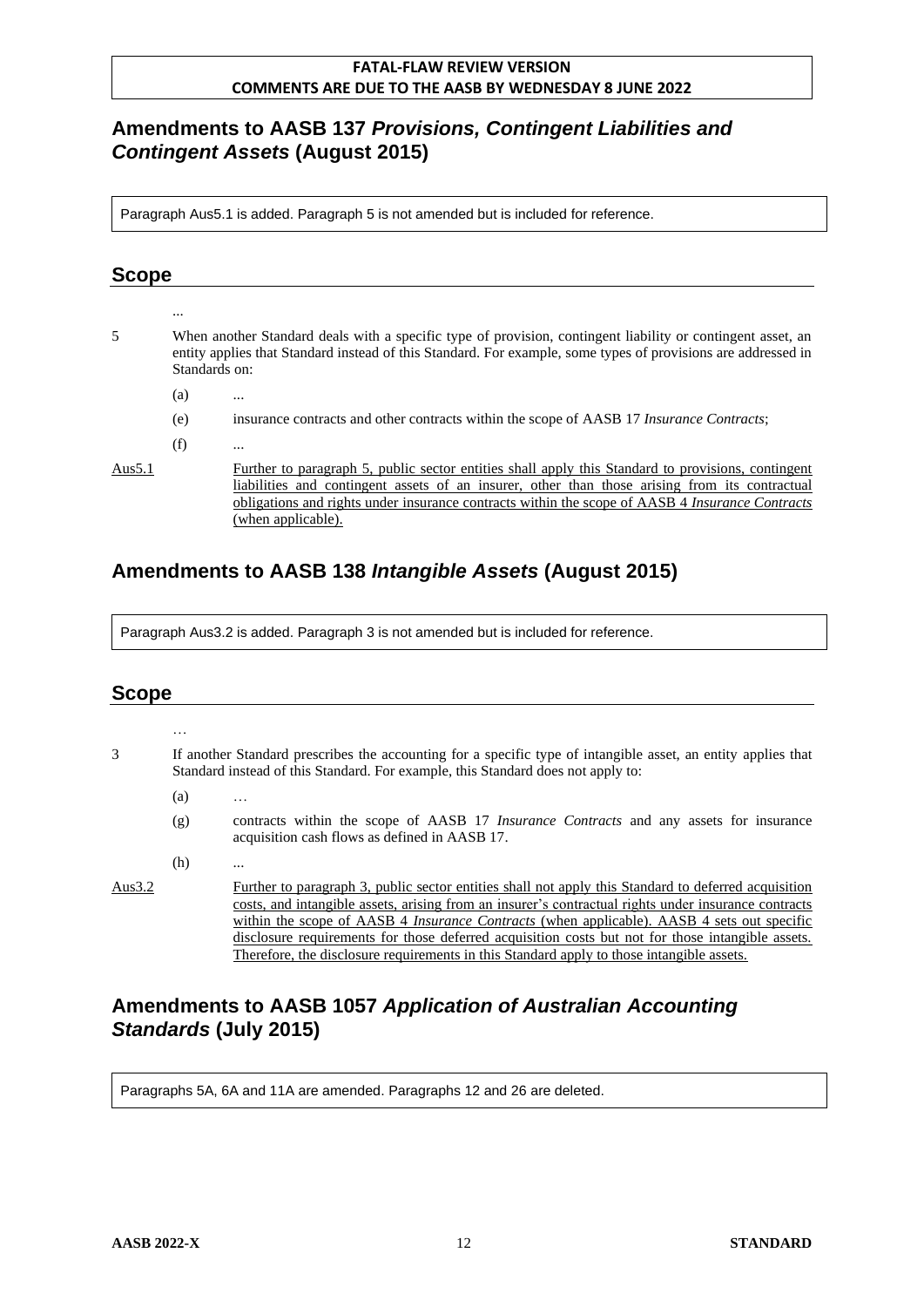# **Application of Australian Accounting Standards**

- **5A AASB 4** *Insurance Contracts* **applies to:**
	- **(a) general purpose financial statements of each not-for-profit public sector reporting entity; and**
	- **(b) financial statements of each not-for-profit public sector entity that are, or are held out to be, general purpose financial statements;**

**in respect of annual periods beginning on or after 1 January 2023 but before 1 July 2025. However, a public sector entity may elect to apply AASB 17** *Insurance Contracts* **instead of AASB 4.**

…

- **6A AASB 17** *Insurance Contracts* **applies as set out in paragraph 5, except when the entity is:**
	- **(a) a superannuation entity applying AASB 1056; or**
	- **(b) a not-for-profit public sector entity.**

**However, a public sector entity may elect to apply AASB 17 instead of both AASB 4 and AASB 1023**  *General Insurance Contracts***.**

…

- **11A AASB 1023** *General Insurance Contracts* **applies to:**
	- **(a) general purpose financial statements of each not-for-profit public sector reporting entity; and**
	- **(b) financial statements of each not-for-profit public sector entity that are, or are held out to be, general purpose financial statements;**

**in respect of annual periods beginning on or after 1 January 2023 but before 1 July 2025. However, a public sector entity may elect to apply AASB 17** *Insurance Contracts* **instead of AASB 1023.**

**12** [Deleted] **AASB 1038** *Life Insurance Contracts* **applies to:**

 $(a)$  a life insurer; or

(b) the parent in a group that includes a life insurer;

when the entity is a not-for-profit public sector entity that:

(c) is a reporting entity and prepares general purpose financial statements; or

(d) prepares financial statements that are, or are held out to be, general purpose financial statements.

# **Application of Australian Interpretations**

…

**26** [Deleted] **Interpretation 1047** *Professional Indemnity Claims Liabilities in Medical Defence Organisations* **applies to entities that are or include medical defence organisations as follows:**

(a) general purpose financial statements of each not-for-profit public sector reporting entity; and

(b) financial statements of each not-for-profit public sector entity that are, or are held out to be, general purpose financial statements.

### **Amendments to AASB 1058** *Income of Not-for-Profit Entities* **(December 2016)**

Paragraph Aus7.1 is added. Paragraph 7 is not amended but is included for reference.